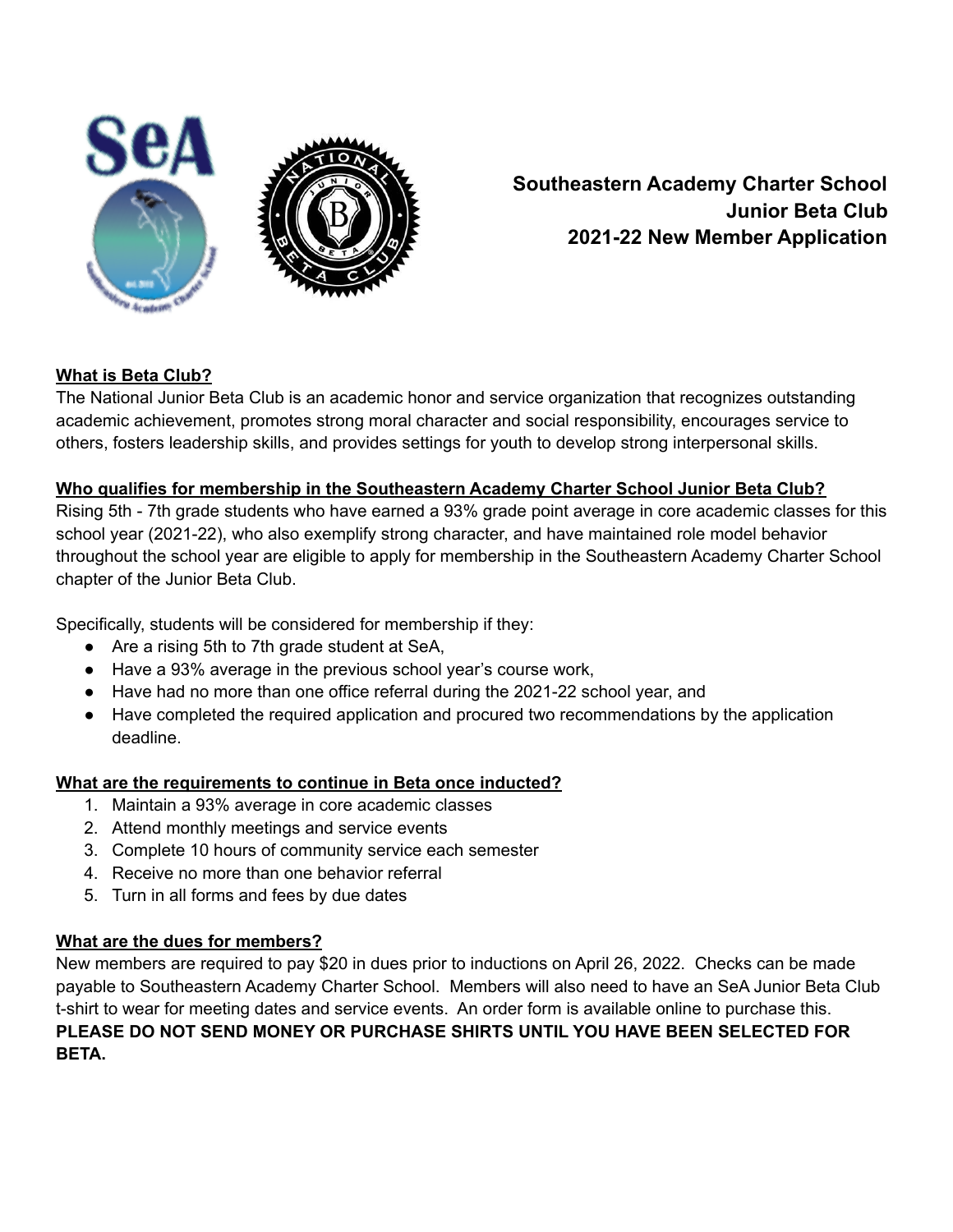# **How do I apply for membership?**

If a student earns a 93% grade point average in the previous year, the student will complete the attached application form and ask two teachers to complete the attached recommendation forms. The applicant should give at least one form to a core content (ELA, Math, Science, or Social Studies) teacher.

# **APPLICATIONS MUST BE GIVEN TO MRS. JENNIFER WHITLEY NO LATER THAN FRIDAY,APRIL 8, 2022. MAKE SURE THAT RECOMMENDATION FORMS HAVE BEEN GIVEN TO YOUR TEACHERS PRIOR TO THE DUE DATE.**

# **How will I know I have been accepted into Beta Club?**

You will receive a letter indicating that you have been accepted after the application period has closed. Due to Covid-19 restrictions, a modified induction ceremony is planned for Tuesday, April 26, 2022. Details will follow with acceptance letters.



**New Member Application Checklist DEADLINE TO RETURN ALL FORMS, ESSAYS, AND RECOMMENDATIONS IS FRIDAY, APRIL 8, 2022.**

- **SECTION 1: STUDENT INFORMATION**
- **SECTION 2: ACTIVITIES**

**\_\_\_\_\_\_\_\_\_\_\_\_\_\_\_\_**

**\_\_\_\_\_\_\_\_\_\_\_\_\_\_\_\_**

- **SECTION 3: STUDENT STATEMENT**
- **SECTION 4: VERIFICATION**
- **CORE CLASS TEACHER RECOMMENDATION FORM GIVEN TO**

**PERSONAL RECOMMENDATION FORM GIVEN TO**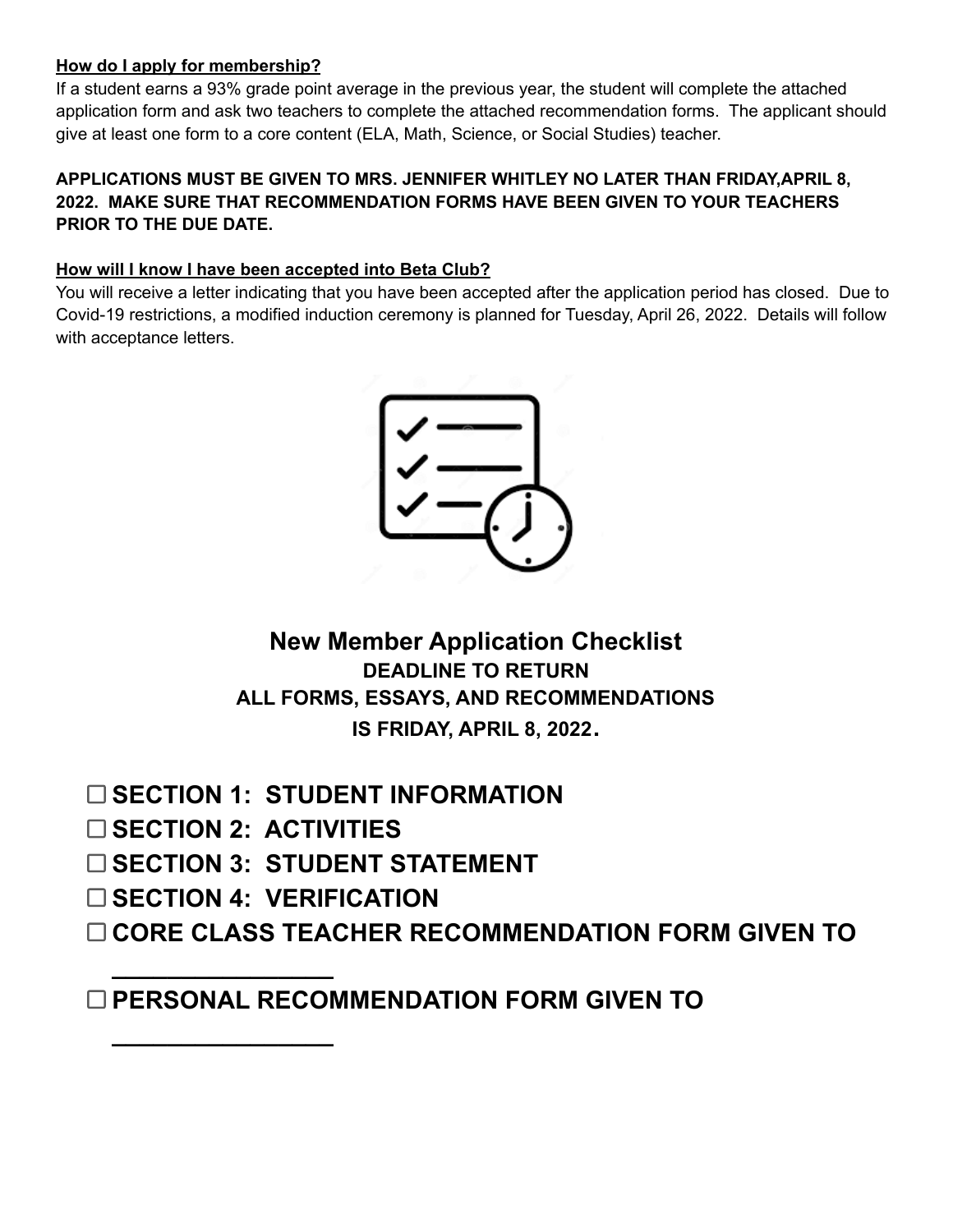

# **Southeastern Academy Charter School Junior Beta Club 2021-22 New Member Application**

**DIRECTIONS:** Complete all sections--please print legibly. Give all recommendation forms to your teacher as soon as possible; give your teachers plenty of time to complete the form before the deadline. Please note that your completion of this form does NOT guarantee an invitation to membership. Earning a 93% average, having an exceptional discipline record, and excellent faculty & personal recommendations are critical criteria for membership.

# **SECTION 1: STUDENT INFORMATION**

| <b>Applicant's Full Name:</b>                   |                     |
|-------------------------------------------------|---------------------|
| <b>Home Phone:</b>                              | <b>Grade Level:</b> |
| <b>Mailing Address:</b>                         |                     |
| <b>Homeroom Teacher:</b>                        |                     |
| <b>Parent/Guardian Name(s):</b>                 |                     |
| <b>Parent/Guardian Email Address(es):</b>       |                     |
| <b>Parent/Guardian Cell Phone(s):</b>           |                     |
| Name of Core Academic Teacher Recommending You: |                     |
| Name of 2nd Person Recommending You:            |                     |

### **SECTION 2: ACTIVITIES**

Please help us get to know you by listing clubs, activities, and teams you participate in both at SeA and in our community. Some examples include youth groups, community athletic teams, scouting programs, musical or performing arts groups, 4H, and other community organizations, etc.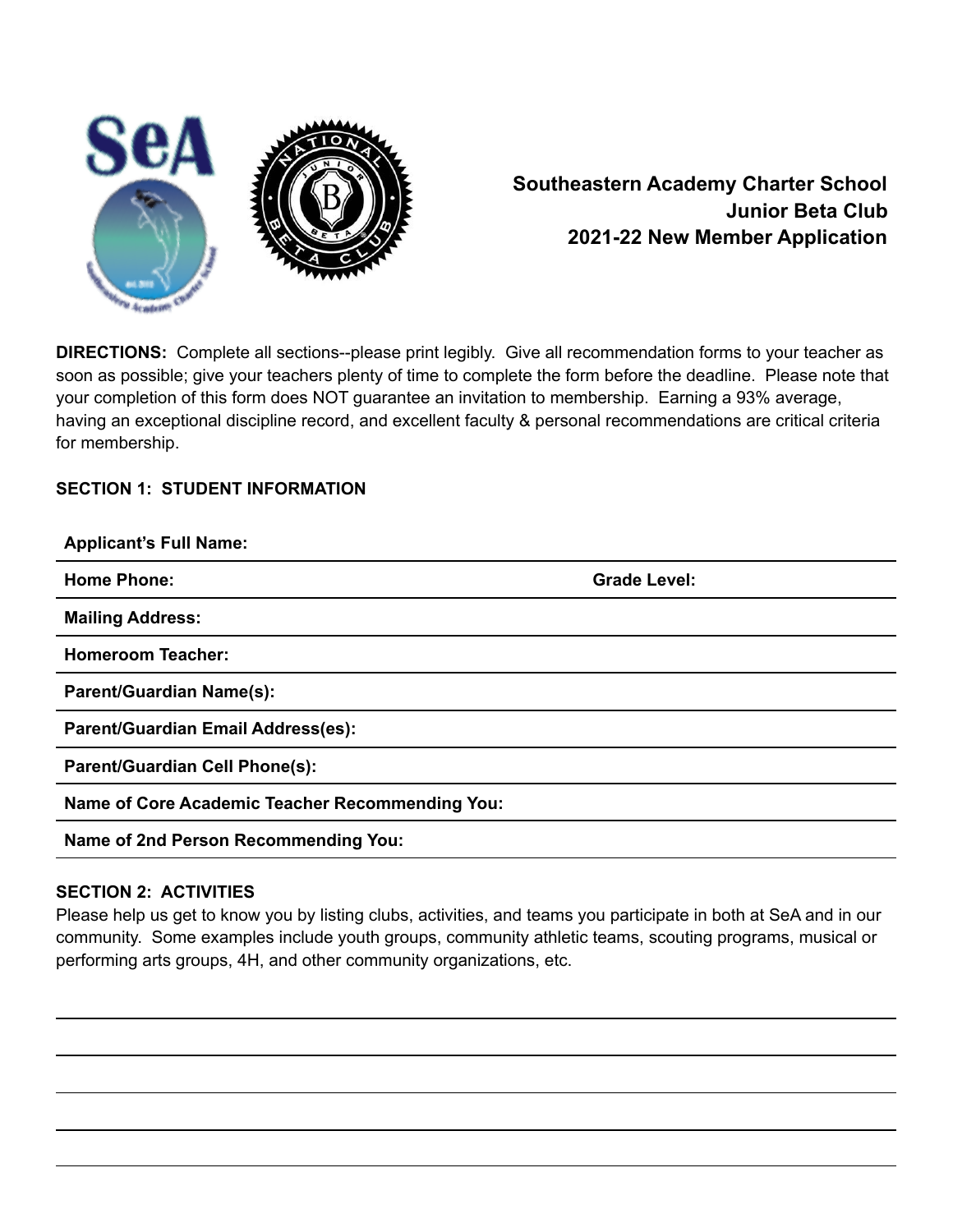# **SECTION 3: STUDENT STATEMENT**

Write a 100-150 word essay in your own words about why you want to be a member of the SeA Junior Beta Club. Include contributions you could make to the club. This essay must be handwritten, not typed.

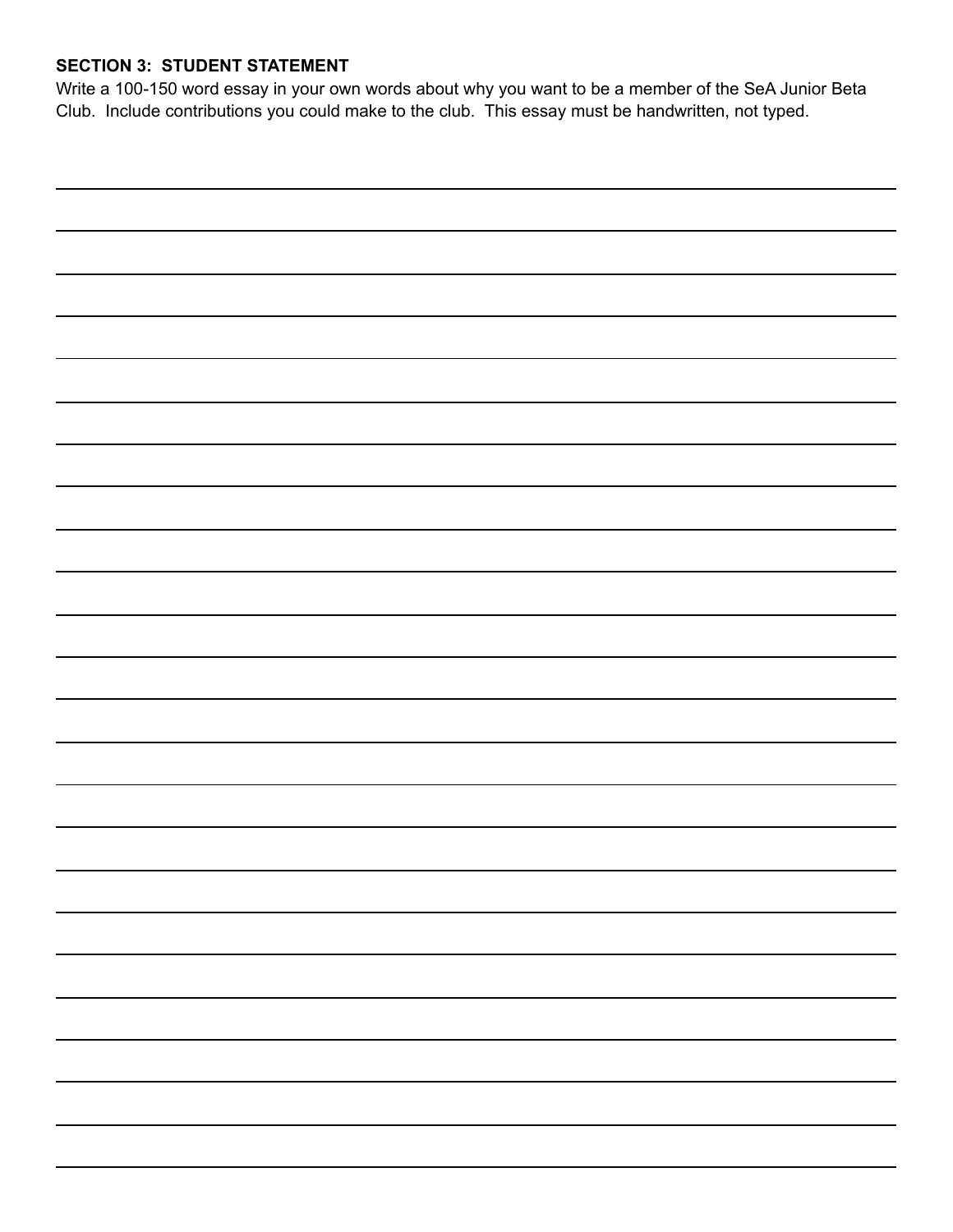### **SECTION 4: VERIFICATION**

#### **Student Verification:**

I grant permission for SeA Junior Beta Club sponsors to review my school report cards to verify my grades. I understand upon my review of my application, teacher recommendations, and final report card, I MAY OR MAY NOT be given an invitation to join the Southeastern Academy Charter School Junior Beta Club. I attest to the fact that I am a good role model to my peers and have had no more than one office referral, or bus suspension, during my past year. I also understand that if I wish to accept the invitation, that I must submit my intention sheet, \$20 club dues, and t-shirt order to Mrs. Whitley no later than Thursday, April 14, 2022 and that no exceptions will be made.

**Student Signature: Date:**

### **Parent Verification:**

I have read the information provided by my child on this form and can verify it is true, accurate, and complete in its presentation. I understand that my child MAY OR MAY NOT receive an invitation to join the Southeastern Academy Charter School Junior Beta Club based upon the outlined criteria. If my child's application is accepted and my child wishes to participate, they will submit their intention sheet, \$20 club dues, and t-shirt order to Mrs. Whitley no later than Thursday, April 14, 2022. I understand that no exceptions will be made for accepting these items after the deadline.

**Parent/Guardian Signature: Date:**